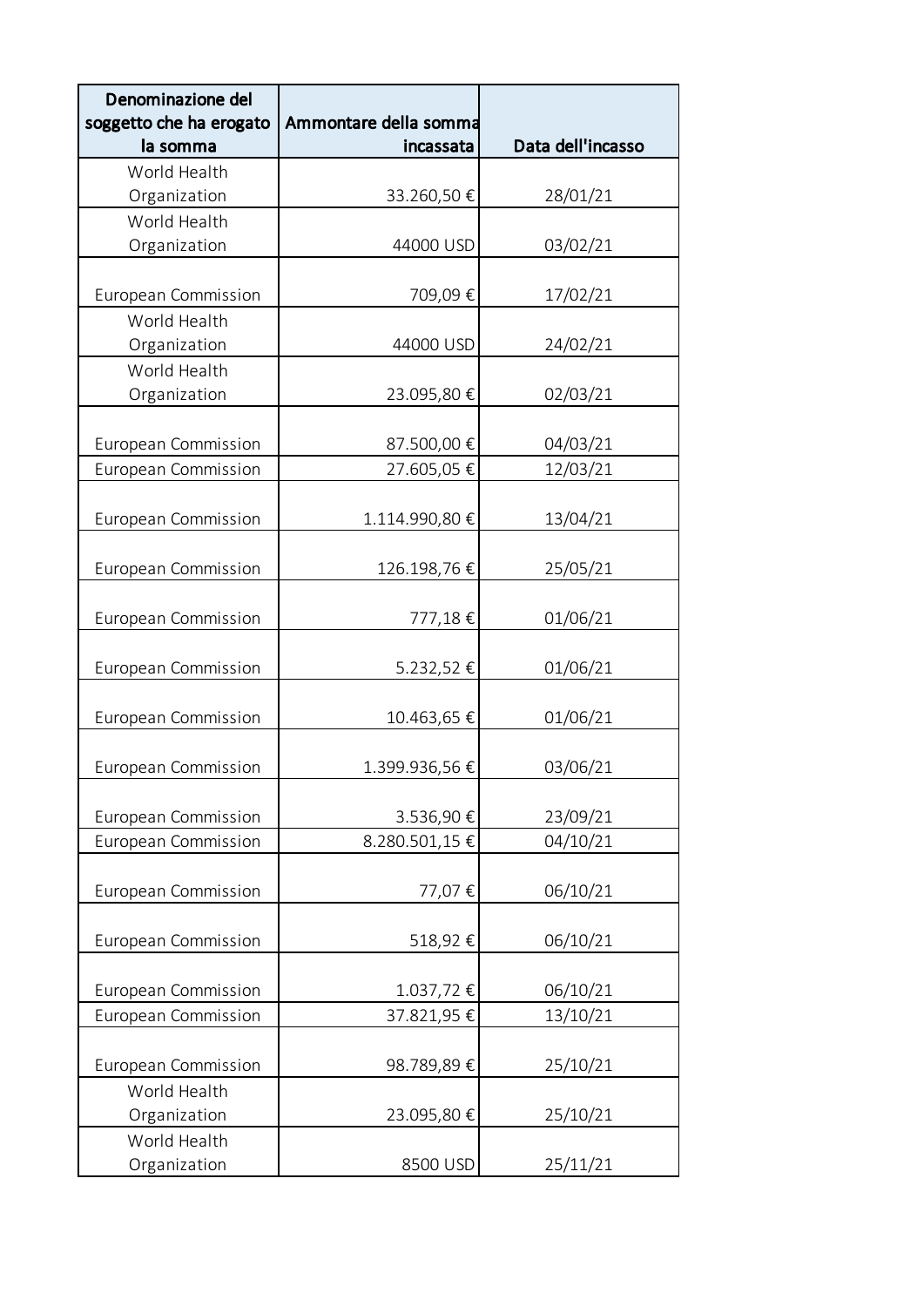| World Health               |             |          |
|----------------------------|-------------|----------|
| Organization               | 16.630,25€  | 30/11/21 |
|                            |             |          |
| <b>European Commission</b> | 18.867,63€  | 01/12/21 |
| <b>European Commission</b> | 149.337,45€ | 20/12/21 |
| <b>European Commission</b> | 298.674,90€ | 20/12/21 |
| World Health               |             |          |
| Organization               | 20000 USD   | 20/12/21 |
|                            |             |          |
| <b>European Commission</b> | 595.381,20€ | 21/12/21 |
|                            |             |          |
| <b>European Commission</b> | 32.250,00€  | 21/12/21 |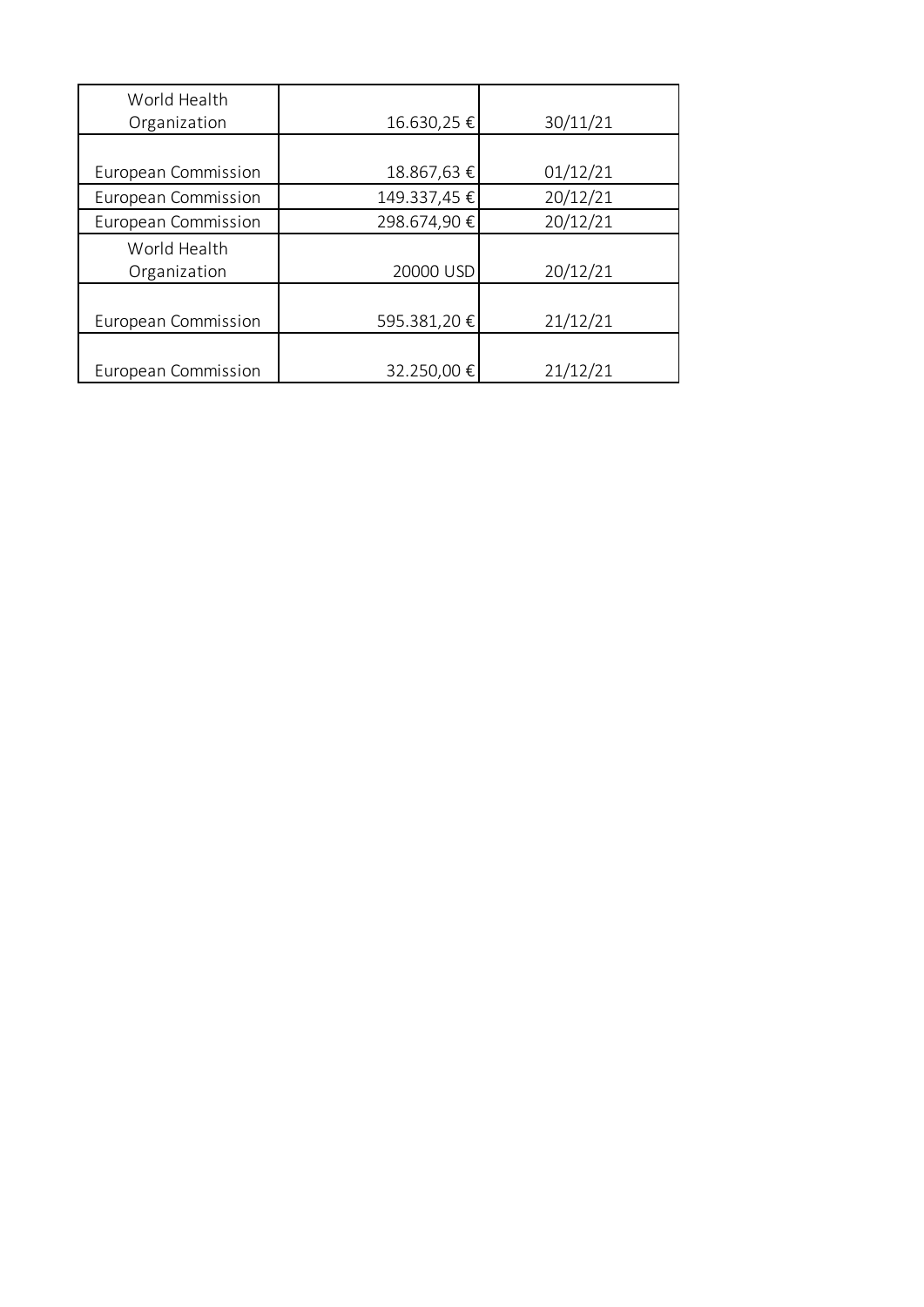| <b>Causale</b>              |
|-----------------------------|
| Progetto GAPF               |
| 202540193                   |
| Progetto GAPF               |
| 202636608                   |
| Progetto COMBACT            |
| MAGNET 115737               |
| Progetto GAPF<br>202636608  |
|                             |
| Progetto GAPF<br>202561403  |
| Progetto ECRAID-BASE        |
| 965313                      |
| Progetto GAPP 602962        |
|                             |
| Progetto NEO IPC 965328     |
| Progetto EMPIRICAL          |
| RIA2017MC_2013              |
| Progetto VALUE DX           |
| 820755                      |
| Progetto VALUE DX           |
| 820755                      |
| Progetto VALUE DX           |
| 820755                      |
| Progetto UNIVERSAL          |
| RIA2019PD-2882              |
| Pgetto BREATHER PLUS        |
| RIA2017MC-2005              |
| Progetto C4C 777389         |
| Progetto VALUE DX<br>820755 |
| Progetto VALUE DX           |
| 820755                      |
| Progetto VALUE DX           |
| 820755                      |
| Progetto EPTRI 777554       |
| Progetto EMPIRICAL          |
| RIA2017MC 2013              |
| Progetto GAPF               |
| 202561403                   |
| Progetto GAPF               |
| 202727395                   |